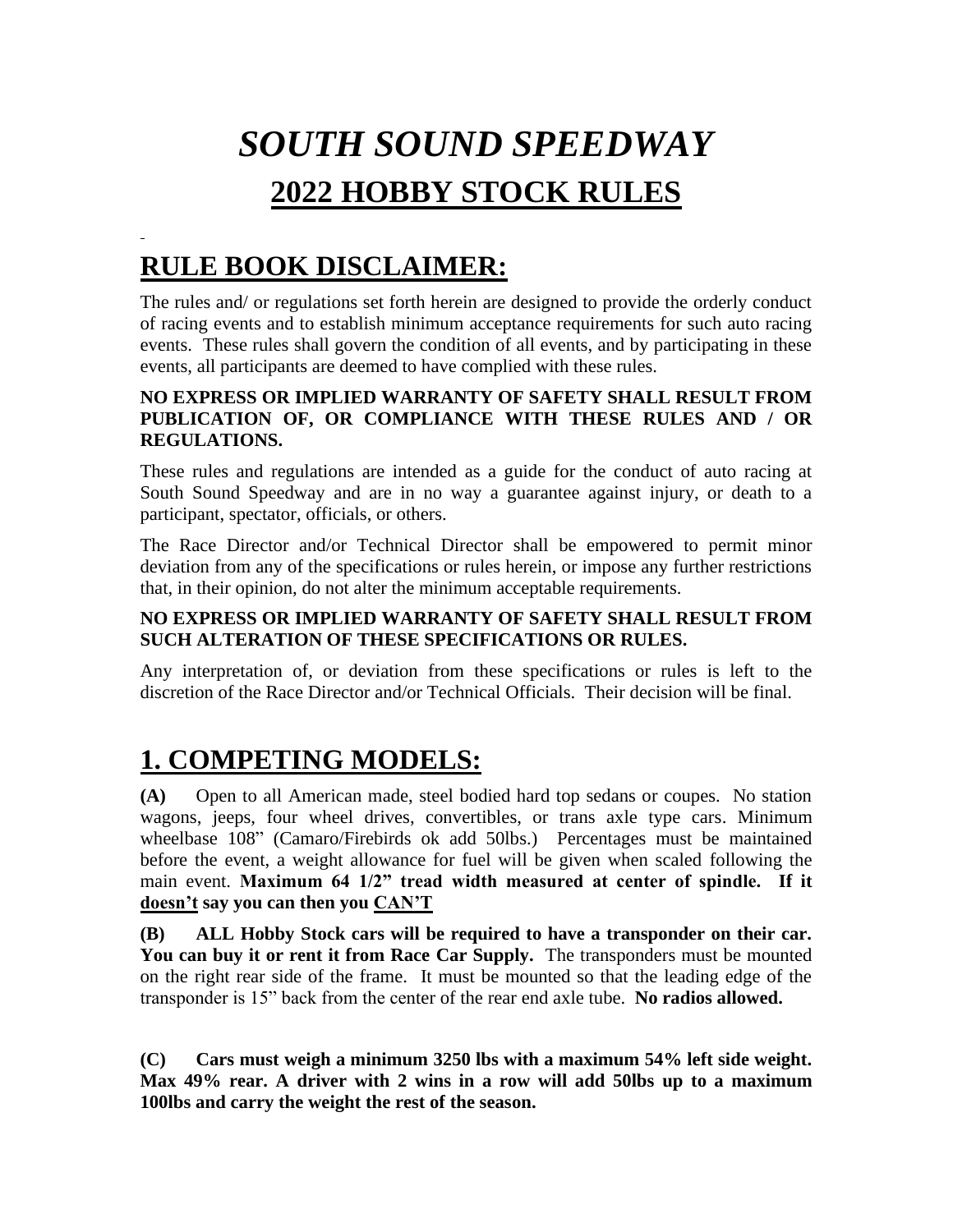### **2. BODIES:**

**(A)** Bodies must remain stock appearing. All body parts will remain intact. Wheel opening may be trimmed for tire clearance only. Inner door panels inner roof, inner hood and trunk may be removed. Entire floor pan must remain stock as well as front and rear firewalls. Firewalls will be sealed with .035 minimum sheet metal. Fuel cell must be closed off from drivers compartment completely with minimum 18 gauge sheet metal. Stock core support may be replaced. **Bodies must remain stock appearing. aftermarket sheet metal minimum 22 gauge (0.029) or aluminum minimum (0.030) may be used for door skins, lower fenders, and lower quarter panels, etc must be securely fastened. You may trim the inner and outer fender panel. example top shelf of fender and 1/4 remain stock and rivit a patch panel for lower half. No plastic or fiberglass body parts other than nose/tail**

**(B)** Stock OEM front nose or only Five Star type replacement front nose allowed. NO dirt track style noses. NO homemade front spoilers. **Rear spoilers are permitted.** All cars must have complete bodies. Bodies must be top quality condition. Body May be welded to frame. All bodies must be acceptable to Technical Officials.

**(C)** The outside of the front nose can be a maximum of 1-1/2" past the outside of the front tires.

**(D)** Hood must close in the original position and maintain the original configuration. A minimum of four (4) hood pins at the leading edge of the hood and two (2) hood pins or hinges at the trailing edge. No hood scoops or bubbles allowed. All body parts must be fastened securely and in a manner acceptable to Technical Officials. Hood may be aftermarket fiberglass.

**(E)** It is mandatory that a full dash bar be intact.

**(F)** The trunk must be able to be opened for inspection purposes. Positive metal fasteners or pins must be used on the right and left sides of trunk.

**(G)** Radiator protection hoops are allowed, but cannot be any further ahead than the front grill.

**(H)** No streamlining allowed, no under and/or belly pans allowed.

**(I)** All flammable material must be removed, along with chrome strips, door handles, ornaments, etc.

**(J)** All glass must be removed with the exception of the front windshield. This includes headlights, taillights, etc.

**(K)** Windshield is mandatory, but may be replaced with minimum of 1/8" Lexan. Side port windows are not allowed. Rear windows allowed but must use a minimum of  $1/8$ " Lexan. Must have a minimum of two  $(2)$  – three  $(3)$  recommended – vertical braces inside the windshield spaced at least 6" apart and centered. Must be welded or bolted with a minimum of 1/4" bolts and flat washers to the roof hoop and the dash. Materials permitted are  $3/4$ " x .065 tubing,  $1/8$ " x 1" flat bar or  $1/2$ " solid.

**(L)** You may have a left side maximum 4" round mirror that cannot protrude outside the bodyline of the car. The inside mirror can be a maximum of 17" x 3".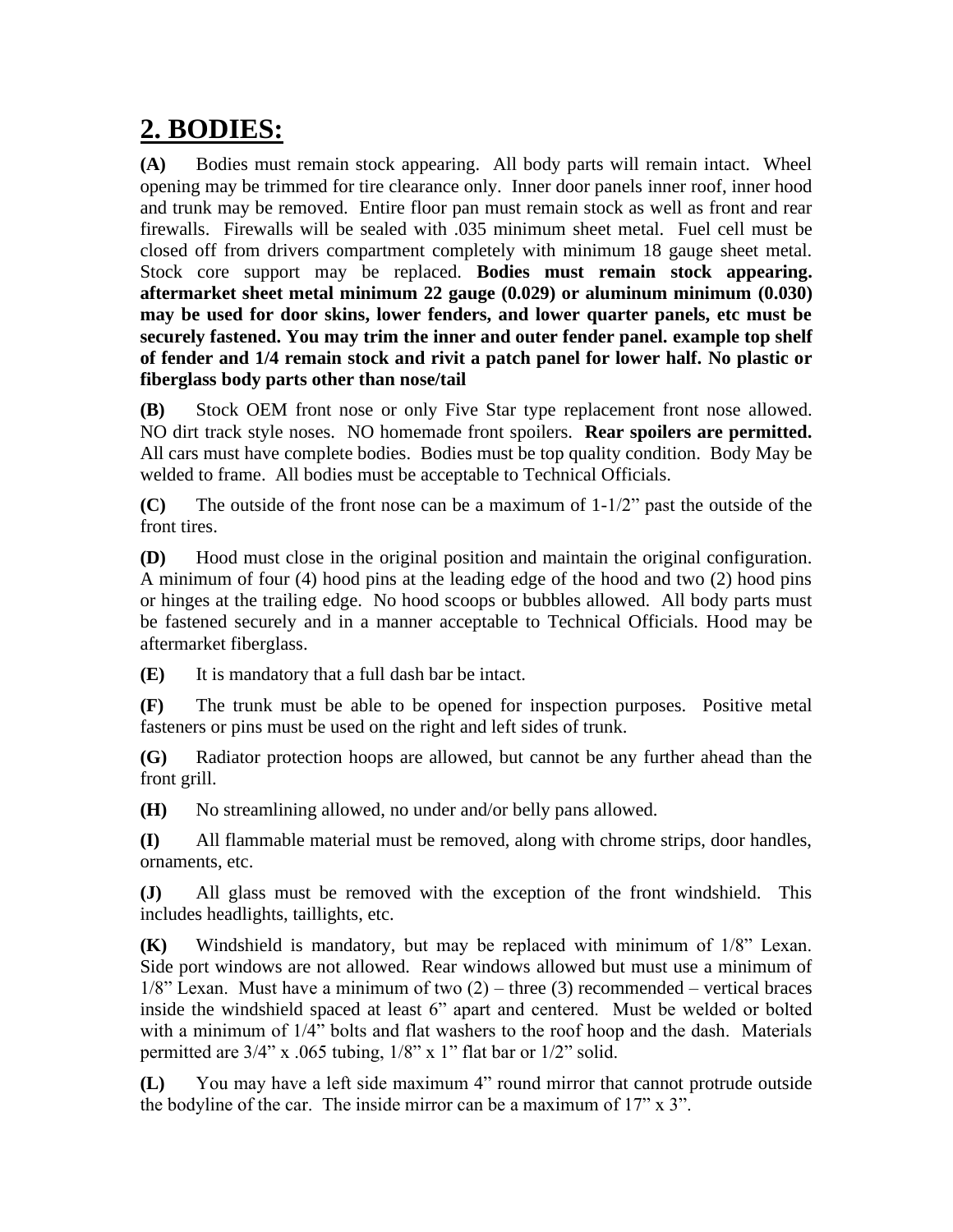**(M)** Bumpers must be stock type or aftermarket 1.75" minimum tubing .095 wall mounted in stock location. The rear bumper must have straps either welded or bolted flush to the quarter panels if it isnt covered by a rear bumper cover. Bumpers must be the full width of the chassis. No cow catchers.

## **3. SUSPENSION:**

**(A)** All working suspension must be stock. All components must be un-altered OEM for the make, model, and year of the car. All steering components must be stock unaltered for the make, model, and year of the car. Maximum 2" negative camber allowed on Right and max 0 degrees positive on left. Tie rods may be reinforced. Rear control arms must remain stock un-altered for the make, model, and year of car and must remain in stock location. All bushings must remain in stock location. Aftermarket bushings may be used. Heavy-duty ball joints are permitted. No adjustable ball joints permitted.

**(B)** Frames must remain stock for make, model, and year of car. No frame alterations allowed. No alterations to lower height or gain suspension travel. Minimum ride height of frame and all components is 5" without Driver in the car. **Wheelbase must be within 1/4'" of stock oem spec. All cars may run a 1 3/4" front hoop. 2 bars forward, 1 bar from hoop down and 1 bar across at the front.**

**(C) Racing springs allowed.** Springs must be stock production and in the stock location. Nothing between spring coils. **Adjustable spring spacers allowed in front spring pockets only and rear coil spring cars. NO** Jacking Bolts allowed. **NO** weight controlling devices of any sort allowed, steel leaf springs only. **NO** mono leaf and **NO** composite springs allowed. Minimum 4 (four) leafs per spring pack. Springs may but heated or cut. **Adjustable shackles ok. Straight cut lowering blocks ok.**

**(D)** No re buildable or adjustable shocks allowed. Must be mounted in stock oem location with stock mounting hardware. Steel shocks only.

**(E)** Car will have brakes in good working condition on all four corners of the car. No aftermarket front rotors or calipers. Calipers must be stock OEM cast iron. Rear disc brakes ok must use stock oem cast iron calipers, aftermarket hat and rotor ok. An aftermarket proportioning valve and/or brake bias adjusting device OK. OEM master cylinder only.

**(F)** Rear ends must be stock production. Open spider gear, Welded spider gear, spool or mini spool rear ends allowed only. No posi type rear ends. **C-Clip eliminator kits for rear axles allowed. 9 inch rear end allowed.**

**(G)** Right rear axle is to be aftermarket of 1541L alloy or better. Lug studs must be a minimum 1/2" diameter, five studs per wheel. Lug stud threads must fill entire threaded body of lug nut.

**(H) WHEELS:** Maximum 8" steel wheels permitted. Must be approved for Circle Track, Bassett, Aero, etc. No remanufactured or homemade wheels. No bead lock wheels permitted or extreme beads. May run one  $\frac{1}{4}$  wheel spacer per corner.

**(I) TIRES:** American Racer 970 tire limit may be announced.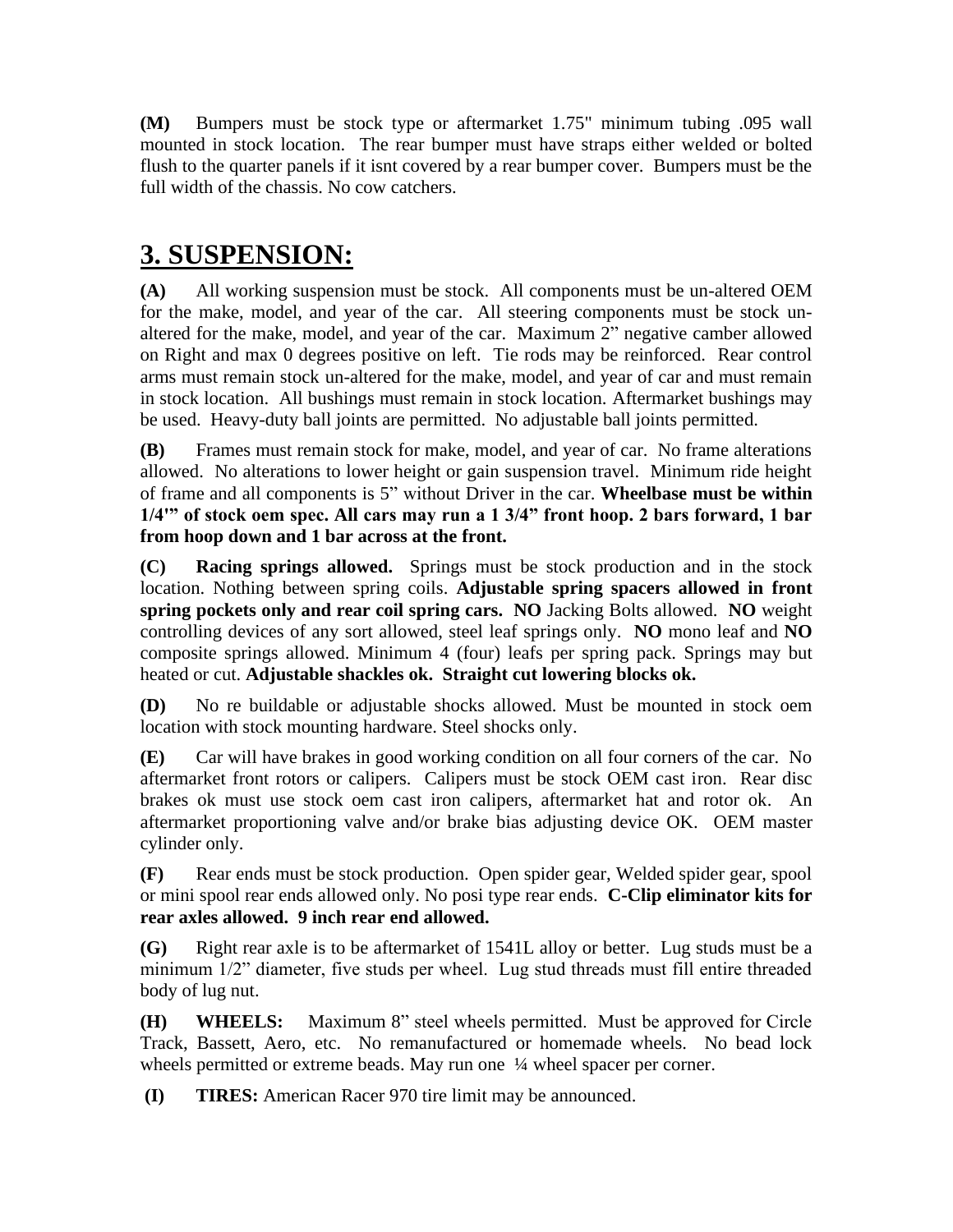## **4. ENGINE AND TRANSMISSION:**

**(A)** Stock production V-8 or smaller cast iron engines only max 370 cubic inch. Vortec block allowed. Cast iron blocks and cylinder heads only. Crank must be stock OEM for engine block, Rods can be aftermarket claimer I beam rods maximum retail price of \$199. No domed pistons allowed. Dished or flat top pistons only. Any flat tappet cam allowed. No stroked or de-stroked motors allowed. No roller or long slot rockers allowed. **NO aftermarket performance parts allowed except oil pans.**  Aftermarket oil pans recommended. Aftermarket power steering pumps allowed. Must use 6300 RPM maximum rev limiter in line with distributor. May use MSD 6AL box or MSD 8728 rev limiter or similar. Must be mounted under the hood. 2022 HEI only.

**(B)** All engines must be mounted in original stock factory location. Steel mounts ok. No engine setback.

**(C)** Stock OEM cast iron heads must be used. No port matching, porting, polishing or deburring of port and/or combustion chambers permitted. No angle milling of heads. No Bowtie, angle plug, truck, marine, motor home, vortec, or aftermarket heads permitted.

**(D)** Any unaltered stock OEM cast iron 2-barrel or 4-barrel intake manifold only. Stock OEM cast iron exhaust manifolds only. Headers are **NOT** permitted. No port matching, porting, polishing, or deburring or runners. Ramhorn exhaust manifolds are not permitted. Max exhaust size 2.5 inches i.d. Exhaust system must have a 12 inch section of solid 2 inch exhaust pipe in front of or behind each muffler. No bowtie intake manifolds allowed.

**(E) CARBURETOR:** Holly #4412 or 4412CT two (2) barrel, not to exceed 500 cfm. No performance carbs. All carburetors must have an unaltered choke tower and you must be able to read the factory 4412 number clearly on the chock tower. No modifications, alterations, removal, or addition of any parts other than the removal of the choke plate. Maximum 1" spacer and/or adapter permitted between the carburetor and intake manifold. Carburetor must have an air cleaner on at all times. Maximum air filter element size  $4$ " x 16". No K & N filters allowed. No foam air cleaners. No devices of any kind that direct or duct air to or from the air filter allowed.

**(F)** Electronic distributors are permitted, must be stock type housing, equipped with a magnetic pick up, gear driven and mounted in stock location. No magnetos allowed.

**(G)** NO traction control.

**(H)** Oil coolers permitted, but must not be mounted in the Drivers compartment.

**(I)** Transmissions will be stock unaltered OEM. No aftermarket transmissions and/or parts. Transmissions must be bolted directly to engine or bell housing without alteration. Flywheel and single disc clutch assembly only, will be stock, unaltered OEM. No aluminum or alloy flywheels. No aftermarket, lightweight or multi-disc clutches allowed. No lockup converters, torque converter must be operational. Reverse gear must be in working order. All transmissions are subject to the Technical Official's approval.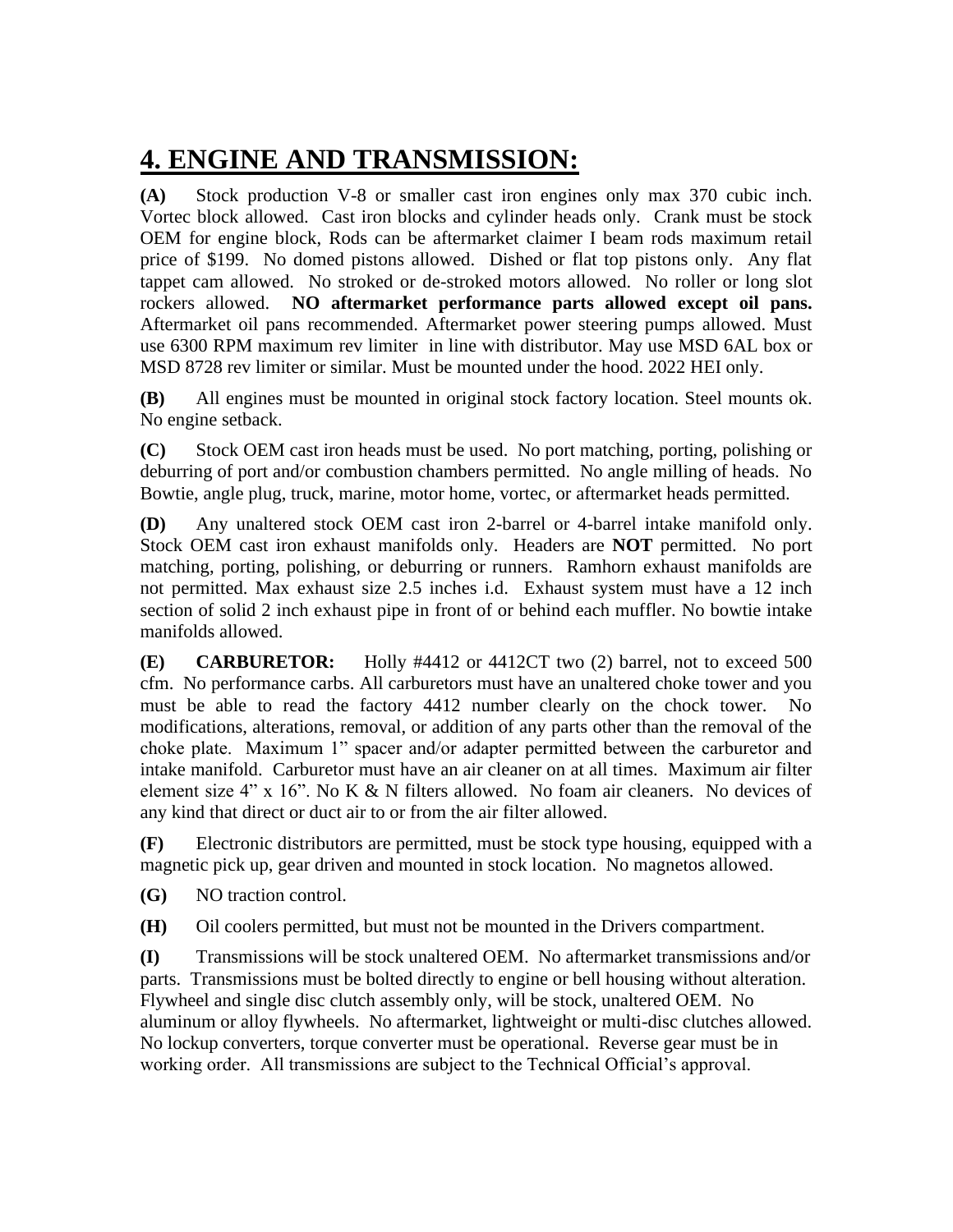**(J)** Must have steel scatter shield or reinforced belting of 3/8" minimum thickness material. Entire transmission hump, to the end of the transmission, must be covered if belt material is used. Belt material must be securely fastened.

**(K)** Drive shaft and universals must be similar in design to standard factory production. Shaft must be steel. No aluminum drive shafts allowed. Must be painted white and be a minimum of 2 3/4" in diameter. The drive shaft must be surrounded by either two (2) 360 degree solid steel straps no less than 2" x .125 or chain 1/4" thick or cable 1/4" thick and be placed not more than 12" from each universal joint and fastened to the floor or cross member.

**(L) 5.3L LS Concept Engine option:** Steel or aluminum block Chevrolet 5.3L engine may be used with aluminum heads, roller cam and rockers. Factory dish pistons only. May use oem, SUM8700 or ct525 camshaft only. Must use Holley 300-132 intake and msd ignition controller 6010 or similar. Must use 4412 carb and 6500 rpm rev limiter. If this package proves to not be competitive a different carb may be considered.

**(M)** Chevrolet 602 crate engine may be used pat number **88869602.** This engine must have the new encrypted GM seals, and must remain unaltered from factory specifications. this engine must use Holley 80541 Carb. 6300rpm rev limiter required. adjustments may be made to equalize this package.

# **5. ROLL CAGE:**

**1.** A roll cage is **Mandatory.** It must be fabricated with a minimum of 1 3/4" x .095 round ERW or DOM tubing. Roll cage must have main hoop, roof hoop, two (2) A-post bars, dash and main hoop spreader bars and main hoop diagonal bar. Minimum of three (3) door bars on each side. Left side door bars must radius out to within 1" of the door skin. It is mandatory that a 10 gauge steel plate completely cover all left side door bars from front to rear and top to bottom, and be solidly welded in place. Removal of left inner door panel optional. Right inner door panel may be gutted if door bars extend past inner door panel. Inner roof panel may be removed for roll cage clearance only. Roll cage legs must be attached to the frame rails and not to the floor pan. Dash bar must go over top of the steering column. All overhead welds must be gusseted. front and rear hoops ok

**2.** Roll bars in Driver's area must be padded.

## **6. SAFETY:**

#### **(A) FUEL CELL:**

**1.** The use of a commercially manufactured fuel cell is mandatory. The maximum capacity, including filler spout and overflow vent check valves is 22 gallons. Filler spout and overflow check valves are required. The fuel cell vent must exit out of the trunk area on the left rear side of the car. No materials other than standard foam supplied by the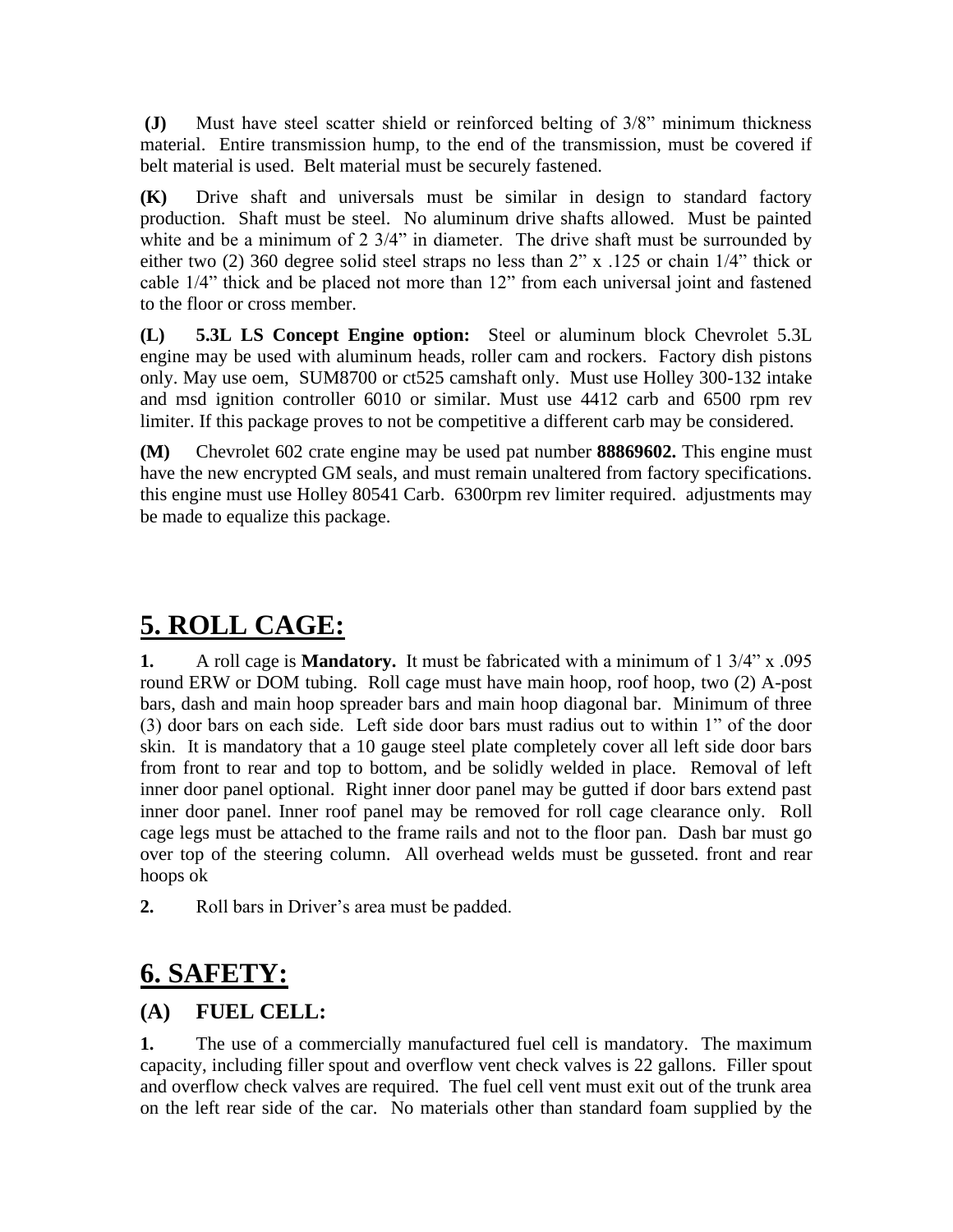fuel cell manufacturer are permitted to make the fuel cell meet the 22-gallon capacity. **Minimum ground clearance is 10".** Recommend 12-16 gallon cells.

#### **2.** Fuel cell container is required. **The fuel cell must be enclosed in a container of not less than 22 gauge steel.**

**3.** Fuel cell and fuel cell container must be fastened to the frame in a recessed frame support as far forward in the trunk area and at an equal distance between the frame rails.

**4.** Fuel cell and the fuel cell container must be secured with 1"x1" x .065 steel tubing. Not less than two (2) lengthwise, and two (2) crosswise, and two (2) across the top, evenly spaced at the top and must bolt to container support frame. The support frame must have two (2) tubes that are welded to and extend between the left and right frame rails. Three (3) tubes must be evenly spaced across the recessed well (front to rear). These tubes must be welded to the cross support tubes and extend down the front side, rear side, and under the fuel cell container. If the fuel cell container has a bolt-on top, it must be bolted together with a minimum of 1/4" diameter bolts spaced a maximum of 4" apart. If the fuel cell container has a bolt in end panel, it must be fastened together with a minimum 10/32" diameter screws with nuts spaced a maximum of 4" apart. No sheet metal screws or pop rivets are to be used to secure to top or end panel of a fuel cell.

**5.** A protective bar, minimum 1 3/4" x .090 must extend below the rear frame section behind the fuel cell. This protective bar must be as wide at the rear frame rails and extend as low as the bottom of the cell with two (2) vertical uprights evenly spaced between the frame rails and attached to the rear cross member. Two (2) support bars; one (1) located on each corner must angle upwards and be welded to the rear frame rails.

**6.** A reinforcement plate, of not less than 14 gauge (0.078) inch thick magnetic flat steel, must be installed behind the fuel cell container. The plate must extend the entire width and height of the fuel cell container. The plate must be welded in the spaces between the rear cross member and/or the cross bracing at the rear of the rear sub frame. It must be welded with a 1" weld, spaced a maximum of 4" apart.

**7.** All fuel lines that run through the Drivers compartment must be encased in metal pipe or conduit and wrapped with red tape and labeled fuel line for the safety crew. Fuel lines under the car must be safely secured away from exhaust and moving parts in metal casing.

**8.** No exotic and/or fuel additives allowed. Fuel will comply with ASTM D4814, Standard Specification for Automotive Spark Ignition Fuel. No electric fuel pumps, no fuel cooling devices, no NOS, no Oxygen bearing agents, no Nitro, no HRB-11.

### **(B) SEATS:**

Only approved, custom manufactured, aluminum seats are permitted, Minimum .090 thickness required. It is recommended that all seats have padded rib protectors and seat leg extensions on both sides. A padded headrest is mandatory. Seat must be mounted to the roll cage, not the floor pan. A minimum of four (4) Grade 8, 1/2" bolts, and flat washers must be used.

#### **(C) BELTS:**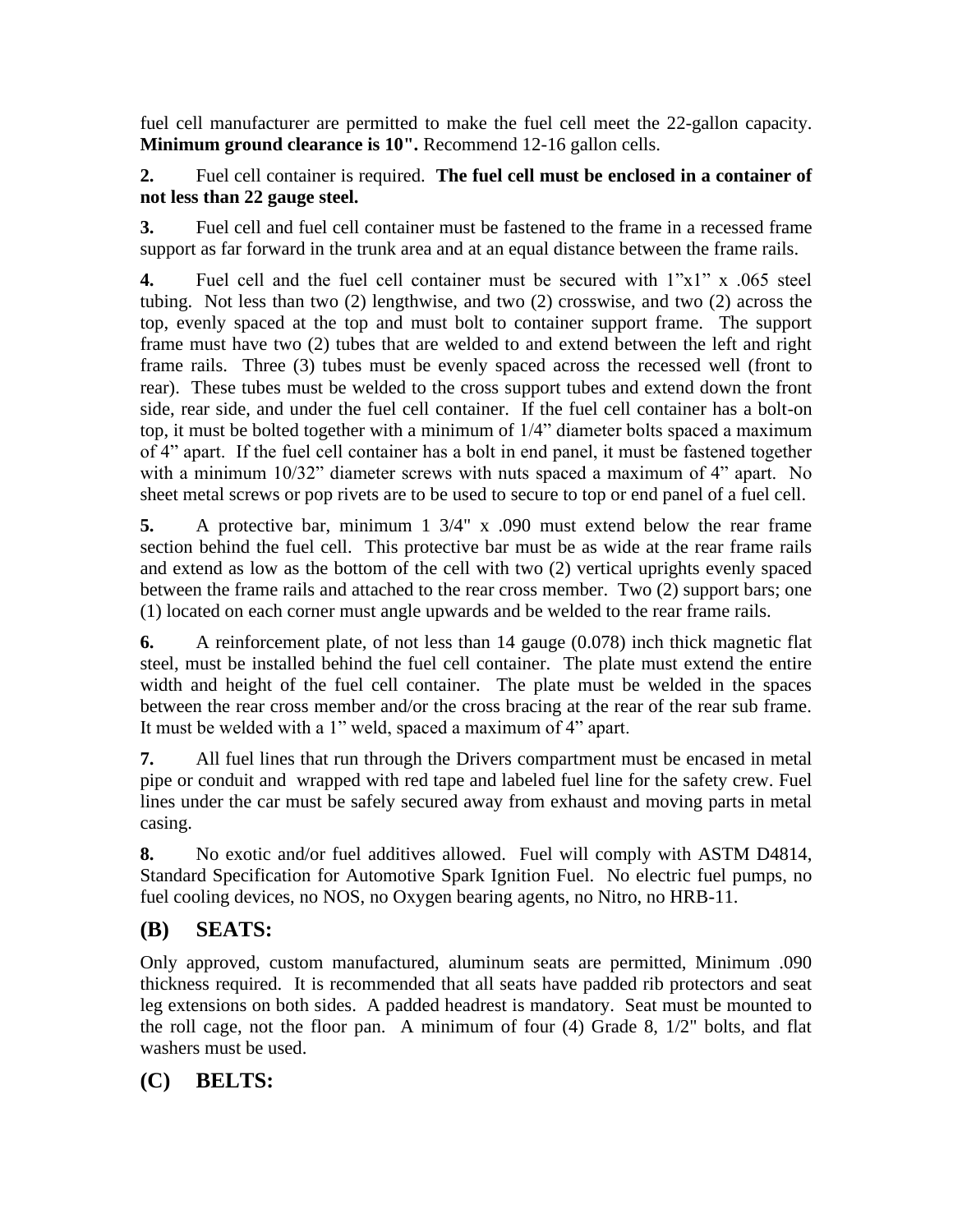A quick release lap belt no less than 3" wide is required. Both ends of the lap belt and both ends of the shoulder harness must be fastened to the roll bar with Grade 8 bolts not less than 1/2" in diameter. The shoulder harness and lap belts must be bolted so that the ends of the belts move freely. Shoulder harness must be no less than 3" wide and must come from behind driver's seat max 3" below the drivers shoulders or less than 10 degree's. Where the harness crosses the roll cage, it must pass through a steel guide welded to the cage that will prevent the harness from sliding side to side. Shoulder harness inertia reels cannot be used. A center (crotch) or submarine belt must be mounted to the lower seat frame at the bottom. Where the belt passes through the seat edges, it must have a grommet installed, be rolled and/or padded to prevent cutting. All seat belts and shoulder harnesses must connect at the lap belt with an approved quick release buckle. Seat belts must be dated by the manufacturer and must not be used beyond five (5) years after the manufacture date. If a HANS device is being used, then the HANS style seat belts may be used.

### **(D) HELMETS:**

It will be mandatory for **ALL** Drivers to wear a helmet carrying a valid, orange SA2010 or newer, standard Snell sticker,or a sfi 31.1 rating at all times while on the racing surface. **NO** motorcycle helmets and **NO** "M" Snell sticker helmets. Helmets must accompany the car at time of all inspections. **It is strongly recommended that all Drivers record blood type and RH factor, plus any major medical allergies to adhesive tape label to outside back of helmet.** 

#### **(E) CLOTHING:**

Drivers must wear an approved Nomex or Proban driving suit at all times when the car is on the track. Driving suits must effectively cover entire body and meet a minimum sfi 3.2A/1 rating. It is strongly recommended that the Drivers wear Nomex underwear, headgear, socks, gloves and shoes made of fire resistant material.

#### **(F) WINDOW NET:**

A nylon window screen is mandatory; the window screen must be a rib type, made from 3/4" wide nylon material with a maximum of 1-3/4" square opening between the ribs. The minimum window screen size shall be 22" wide by 16" high. It must release from top with seat belt type latches, and it must be fastened to the roll cage top bar and highest Drivers door bar on the cage. All window net mounts must be welded to the roll cage.

### **(G) FIRE EXTINGUISHER:**

It is mandatory to have a Dry charged  $2\text{-}1/2$  lb. minimum, with quick release fire extinguisher. This fire extinguisher must be securely mounted to the frame and/or roll cage structure and must not use hose clamps, worm drive clamps, duct tape, or cable ties. It may NOT be taped to the roll cage. Must be fully charged. The gauge must be easily visible for the Technical Official to read. Recommended on-board fire extinguisher system.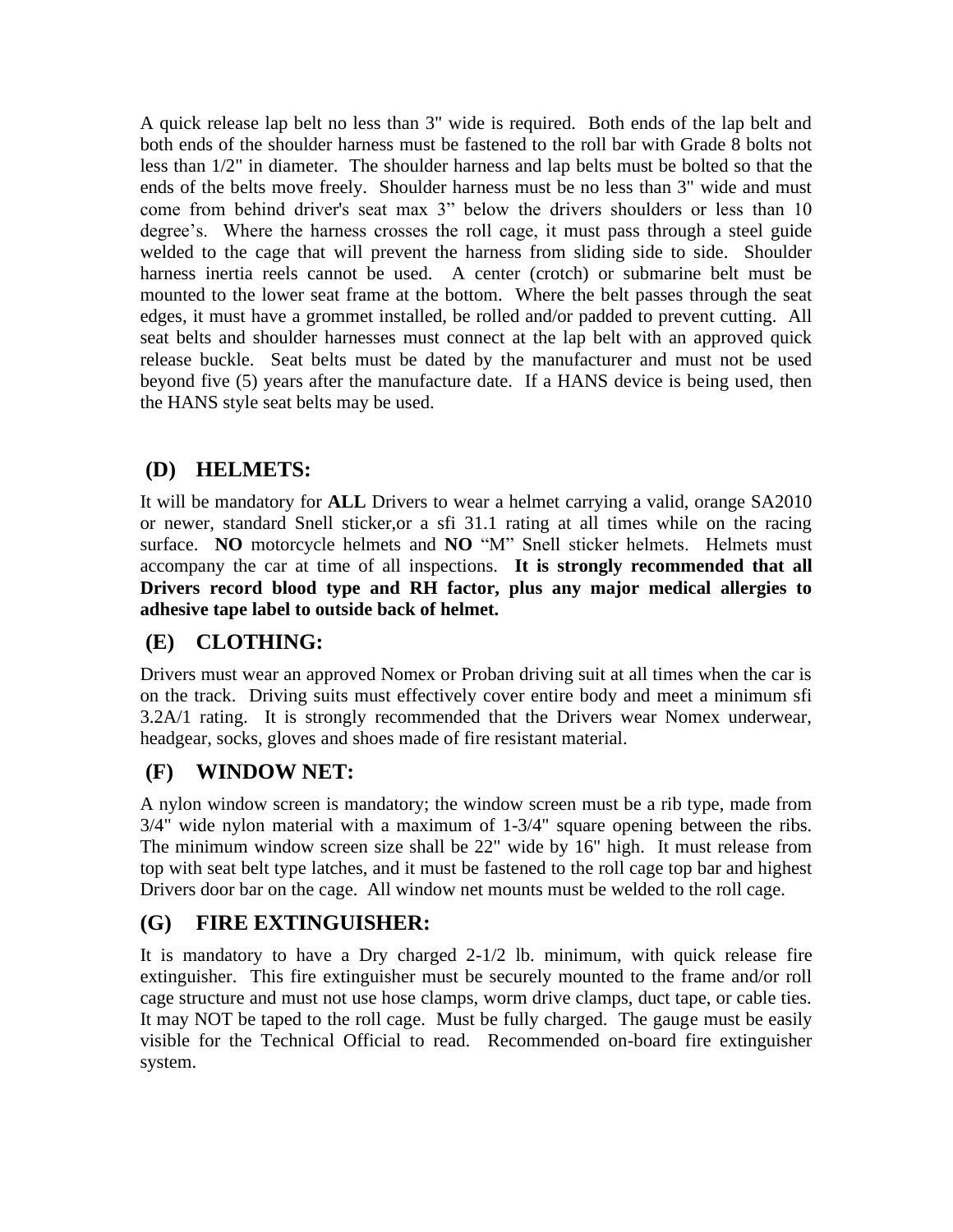It is mandatory that all entrants have in their pits, at all times, a fully charged 10 lb. Class B fire extinguisher, showing current inspection certificate and a visible operating pressure gauge.

### **7. GENERAL RULES:**

**(A)** An ON/OFF ignition switch will be installed within reach of the driver when belted in the car. The on/off switch will be clearly marked. A MASTER on/off switch must be located on the roll bar directly behind the driver and accessible from the outside and must kill power to the entire car.

**(B)** Car must have securely fastened working muffler with exhaust exiting behind the driver. Maximum sound level is 95 decibels at 100 Feet. Will be strictly enforced.

**(C)** Ballast weight may be used. Must be painted white with the car number on it. Minimum ballast 5 lbs. Ballast must be securely fastened with 3/8 or larger bolts.

**(D)** Battery may be relocated to inside of the car, but not in the trunk area. Battery must be isolated from fuel lines, must be enclosed in a protective container, and must be securely fastened to the floorboard. One battery permitted per car.

**(E)** No electric fuel pumps allowed.

**(F)** A one (1) gallon radiator overflow metal catch can must be installed on the right side of the firewall and attached to the radiator overflow. Vent line from catch can must exit on the lower right side of the windshield.

**(G)** No onboard computer, or record keeping devices.

**(H)** No traction control devices of any kind allowed.

**(I)** Hobby Stock cars must be registered by South Sound Speedway and will be assigned a number. *Email: [southsoundspeedway55@gmail.com](mailto:southsoundspeedway55@gmail.com) for your car number* Last years numbers will be reserved until the January registration meeting, at which time the numbers will be given out on a first come, first serve basis. Numbers are to be displayed on the car as follows: A minimum 24" high by 3" wide number is required on both door areas. A Minimum 30" high by 3" wide number is required on the roof of the car readable from the right side of the car. All cars must have a 5" number on the top right hand corner of the windshield and/or right head light cover. All numbers must be legible with paint schemes approved by South Sound Speedway. Sponsors names and lettering must not interfere with the car numbers. **No Metallic or reflective numbers are allowed. They must be able to be seen at night across the track.** South Sound Speedway retains the right to approve commercial or editorial messages on competing cars. Suggestive or rude remarks are not permitted on cars.

**(J)** Rainout Policy: **NO CASH REFUNDS WILL BE GIVEN**. If **ANY** car takes the track for practice, there will be only a half rain check given. Full rain check only if cars have not taken the track.

**(K)** ALL RULES ARE SUBJECT TO INTERPRETATION OF THE TRACK OFFICIALS, ANY EQUIPMENT THAT THE OFFICIALS CONSIDER EXOTIC OR